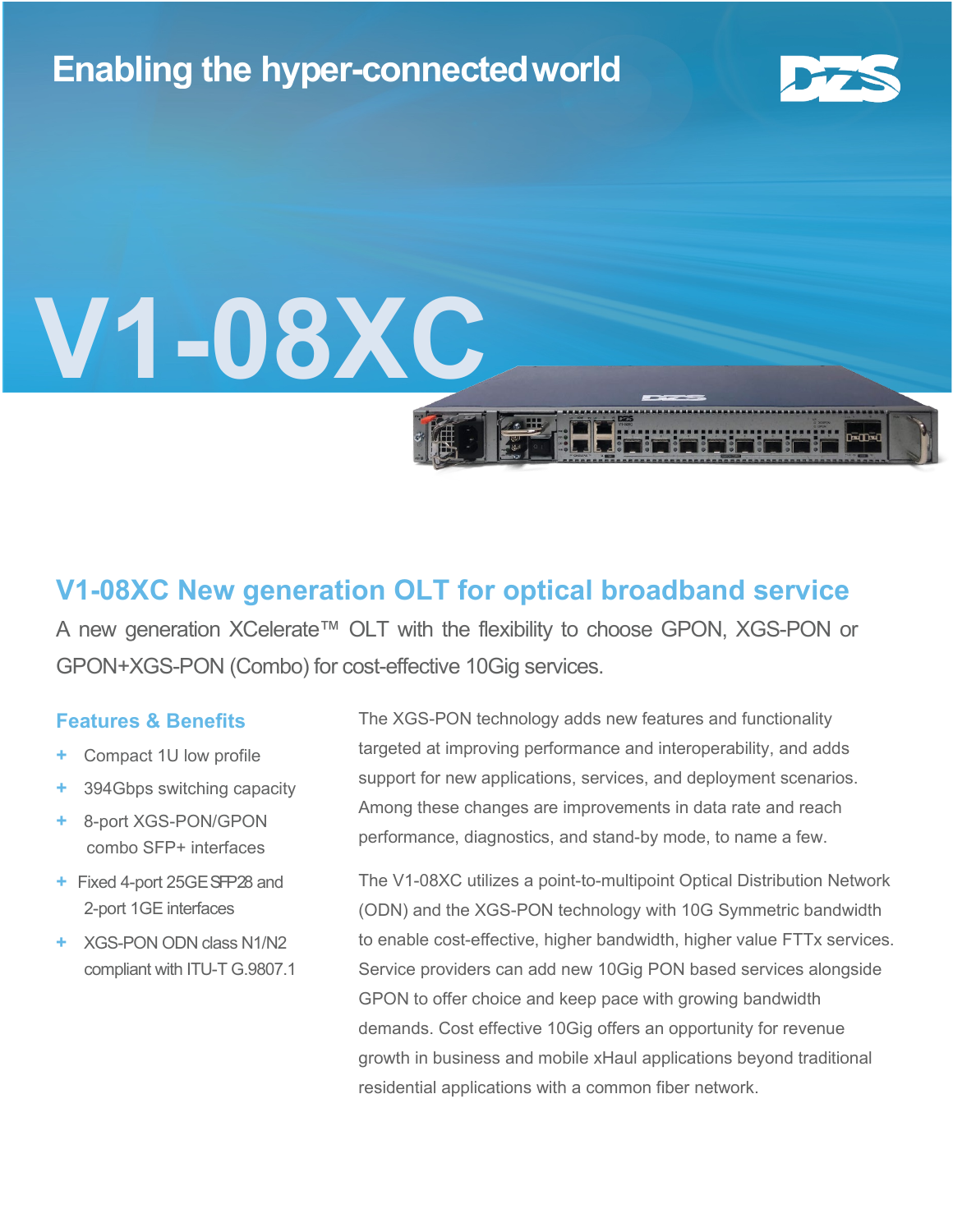# **New generation OLT for optical broadband service V1-08XC**



#### **Extraordinary Capacity and Flexibility**

The V1-08XC is comprised of combo 8-port XGS-PON+GPON interface for service interface and fixed 4-port 25GE interface and 2-port 1GE for uplink on the front panel. It offers usable interface to make up diversity network services. Therefore, depending on customer requirements, it can be configured with several Ethernet configurations.

#### **Made for High Performance and Reliability Requirements**

The V1-08XC offers timing services, allowing for system clocking synchronization from the core of the network. It also provides 2 mounting slots for the dual power modules and 1 mounting slots for the fan on the front panel. PSU modules support 1:1 redundancy and load sharing, so it is possible to operate as non-stoppable. Security features include storm control for broadcast, multicast and unknown unicast packets, out-band management and Secure Shell (SSH) support.

#### **Next generation of ultra-fast XGS-PON**

The V1-08XC offers next generation of ultra-fast XGS-PON technology that can be used for a variety of new revenue generating applications. Due to the coexistence of GPON equipment installed on the same network, the network can be improved efficiently. It is expected to help build business continuity systems such as telework and video conference that require triple play services of video, data and voice.

#### **Key Service Attributes**

- **+** Compact 1U Chassis with Extended Temperature
- **+** Eight XGS-PON/GPON combo interfaces
- **+** Four 25GE/10GE SFP28/SFP+ interfaces for Uplink
- **+** ONU bundle rate-limit in OLT
- **+** Traffic management provides QoS, traffic shaping
- **+** Transparent LAN services
- **+** IPTV multicast, IGMPv2 and IGMPv3 services
- **+** PPPoE Intermediate Agent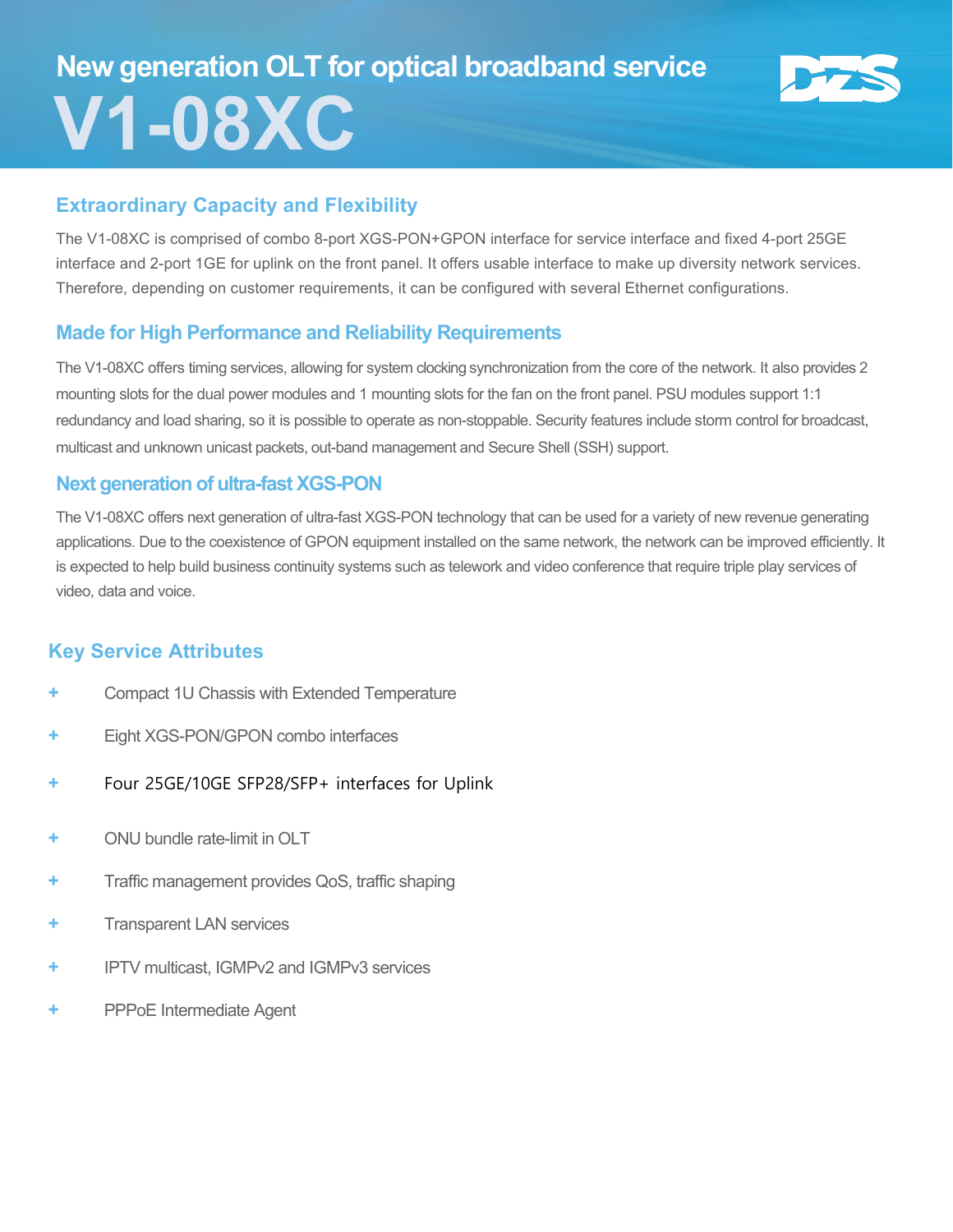# **New generation OLT for optical broadband service V1-08XC**



## **Features, Protocols, Interfaces**

#### **System**

- + Switching capacity: 394 Gbps
- + Throughput: 293 Mpps
- + Main switching block in Base board with fixed Interface
	- 8-port XGS-PON/GPON combo interface (SFP+)
	- 4-port 25GBase-R interface (SFP28)
	- 2-port 10/100/1000Base-T interface (RJ45)
	- 1-port RS-232 for Console interface
	- 1-port GTX for out-of-band MGMT interface (RJ45)
- + Redundant dual power supply unit
- + one FAN unit slot on the front panel
- + LED indicator
- + Max. MAC address 32K
- + Max. 512 ONT (GPON 1:64 or XGS-PON 1:128)

#### **Layer 2 Capabilities**

- + Standard Ethernet Bridging
- + 4K active VLANs for 802.1q tagged frame
- + VLAN assignment (tagged/untagged)
- + VLAN stacking/translation
- + STP/RSTP/MSTP/PVSTP
- + Link aggregation (static, LACP)
- + Jumbo frame 2KB in GPON interface 9KB in uplink interface and XGS-PON
- + ERPS/G.8032 ring protection

#### **Multicast**

- + IGMP v1/v2/v3, IGMP Snooping/Proxy
- + MLD v1/v2, MLD Snooping/Proxy

#### **GPON/XGS-PON Capabilities**

- + ITU-T G.988 OMCI (ONT Management & Control Interface)
- + GPON SFP B+, C+ compliant with ITU-T G.984.2
- + XGS-PON ODN Class N1/N2 compliant with ITU-T G.9807.1
- + Full-duplex operation
- + GPON
- 2.488Gbps downstream and 1.244Gbps upstream applications
- 2.488Gbps continuous-mode transmitter(1.49um-DFB) with
- automatic output power control + XGS-PON
- 9.953Gbps downstream and 9.953/2.488Gbps upstream applications
- + Supports DDM (Digital Diagnostics Monitoring)
- + Transmission distance: 20km with single-mode fiber
- + Laser type: laser diode class 1 (defined in IEC 60825-1)
- + 4K GEM port-ID and 1K alloc-ID (T-CONT)
- + Supports FEC (Forward Error Correction)
- + ONU status reporting mode of DBA in both NSR/SR mode
- + Setting a bandwidth for T-CONT in fixed/assured/maximum/BE mode
- + Mapping GEM port mapping with Ethernet VLAN ID/Pbit

#### **QoS**

- + Traffic classification (802.1p, CoS, IP Precedence, DSCP, TCP/UDP)
- + Diff Serv
- + Traffic Scheduling (SP, WRR, DRR)
- + 8 queues per port
- + Traffic policy
- + Bandwidth control (Rate limit)

#### **Security**

- + SSH v2
- + RADIUS, TACACS+,
- + 802.1x authentication
- + Ether type/L4-based ACL
- + Storm Control (Broadcast/Multicast/DLF)
- + DHCP/MAC/VLAN Filtering
- + IP Source Guard
- + MAC Anti-spoofing
- + ARP Inspection/Dynamic ARP Inspection
- + PPPoE/IPoE Intermediate Agent (Tag Option Format)
- + DoS protection

#### **Management**

- + Serial/SSH/Telnet(CLI)
- + SNMPv1/v2/v3
- + DHCP server/client
- + RMON
- + Syslog
- + Software Download/Upgrade
- + Configuration Backup/Download/Upload
- + Remote Device Monitoring
- (Power/Temperature/Memory/CPU)
- + Port mirroring

# **Physical & EnvironmentalSpecifications**

| Dimensions (W $\times$ H $\times$ D) | 440 mm x 44 mm x 250 mm (1RU)                                        |                                | AC power                  | 100-240VAC, 50/60Hz                                      |
|--------------------------------------|----------------------------------------------------------------------|--------------------------------|---------------------------|----------------------------------------------------------|
| Operating temperature                | $-4 \sim 140^{\circ}$ F (-20~60°C)                                   |                                | DC power                  | 48VDC                                                    |
| Storage temperature                  | $-4 \sim 158$ °F (-20~70°C)                                          |                                | Maximum power consumption | 103W                                                     |
| Operating humidity                   | 5 to 95 % (non-condensing)                                           | <b>Heat Transfer Direction</b> |                           | Air inlet: on the front ar<br>Air outlet: on the right s |
| Weight                               | $4.28$ kg (Base + FAN + 2PSU AC)<br>$4.63$ kg (Base + FAN + 2PSU DC) |                                |                           |                                                          |

| Dimensions (W x H x D) | 440 mm x 44 mm x 250 mm (1RU)      | AC power                       | 100-240VAC, 50/60Hz                                                                           |
|------------------------|------------------------------------|--------------------------------|-----------------------------------------------------------------------------------------------|
| Operating temperature  | $-4 \sim 140^{\circ}$ F (-20~60°C) | DC power                       | 48VDC                                                                                         |
| Storage temperature    | $-4 \sim 158$ °F (-20~70°C)        | Maximum power consumption 103W |                                                                                               |
| Operating humidity     | 5 to 95 % (non-condensing)         | <b>Heat Transfer Direction</b> | Air inlet: on the front and rear of the switch<br>Air outlet: on the right side of the switch |